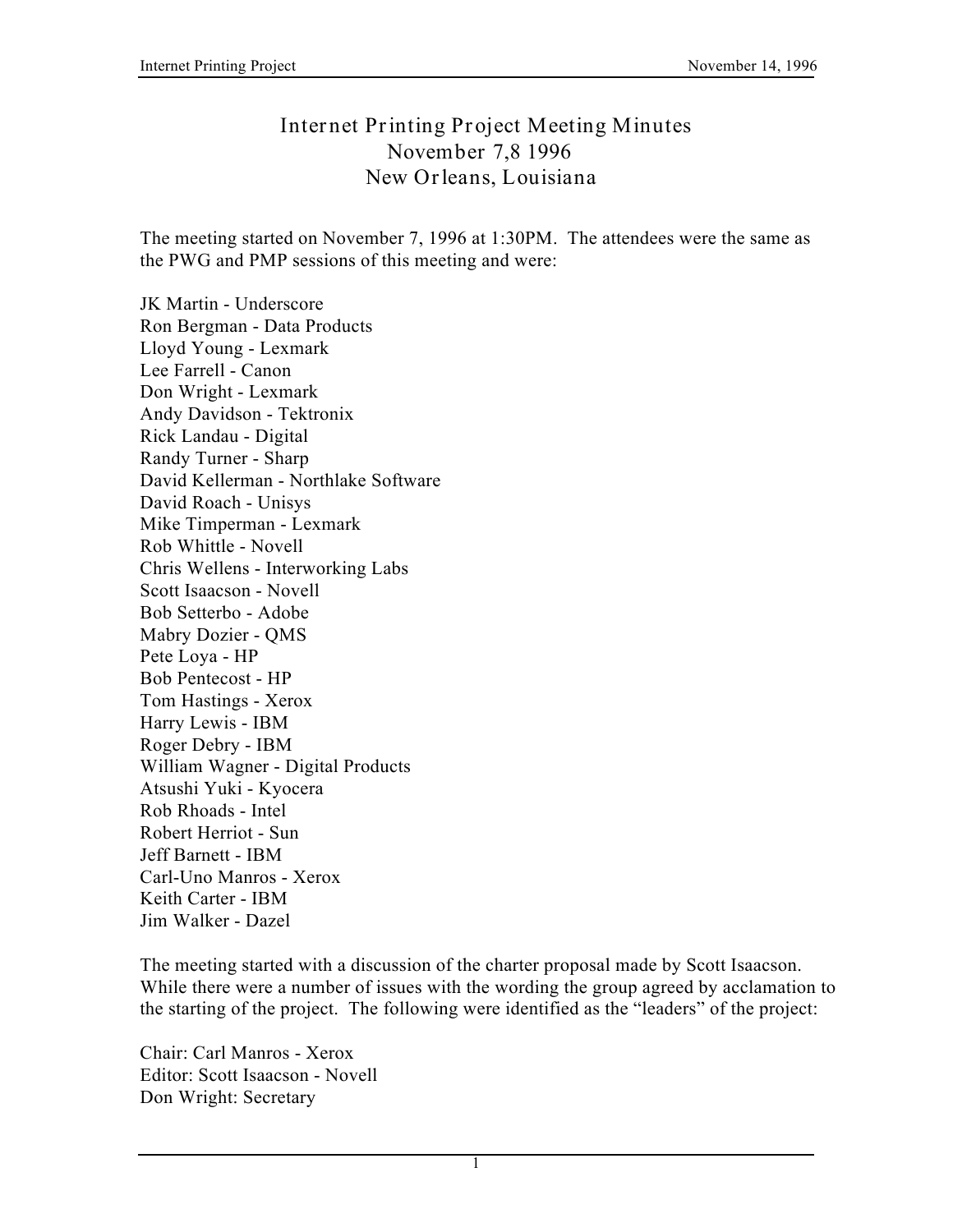Harry Lewis presented material on the Salutation Consortium. This presentation is available on the PWG server in the ipp directory (pub/pwg/ipp/salutation/Salut.ps).

An issue was raised as to whether because the Salutation protocol is done by an organization that charges for participation would that be a problem for the IETF? Will they release the copyright?

Because the level of the material presented was not in depth, the group was concerned that they were unable to make any kind of technical evaluation of the Salutation Consortium's protocol.

Jeff Barnett of the IBM Internet Division presented his material entitled "Internet Print Protocol Proposal" which is available on the ftp server as netprint/overview.ps and .pre. The IBM proposal is based on using something like HTTP to transport print files from the client to the printer through a server via both a push and a pull methodology.

Scott Isaacson presented a lightweight document print application that could be used for internet printing. Scott's material is available in the pub/pwg/ipp/ldpa directory on the ftp server. It was pointed out that the proposal did not include the actual document transfer method. Everyone agreed that this was needed. Checkpointing the sending of a large document was discussed. Next, Scott presented "An LDPA URL Format" which describes how to point to a printer with a URL.

Dave Kellerman brought up the issue of a perspective that DPA has been less than a success. Is that the right basis to build upon? Have we learned that DPA is too complex and that only a reduced, lightweight implementation will achieve any degree of interoperability?

A discussion ensued centered on whether there is a clear consensus on what the problem is. The definition was assigned to a subcommittee which will meet later in the evening.

The meeting adjourned at 6:15 PM

At 8:15PM a subcommittee of the PWG group meet to pull together a statement of the problem to be solved. That group consisted of :

Roger Debry Harry Lewis Tom Hasting Bob Herriot Keith Carter Scott Isaacson Carl-Uno Manros Jim Walker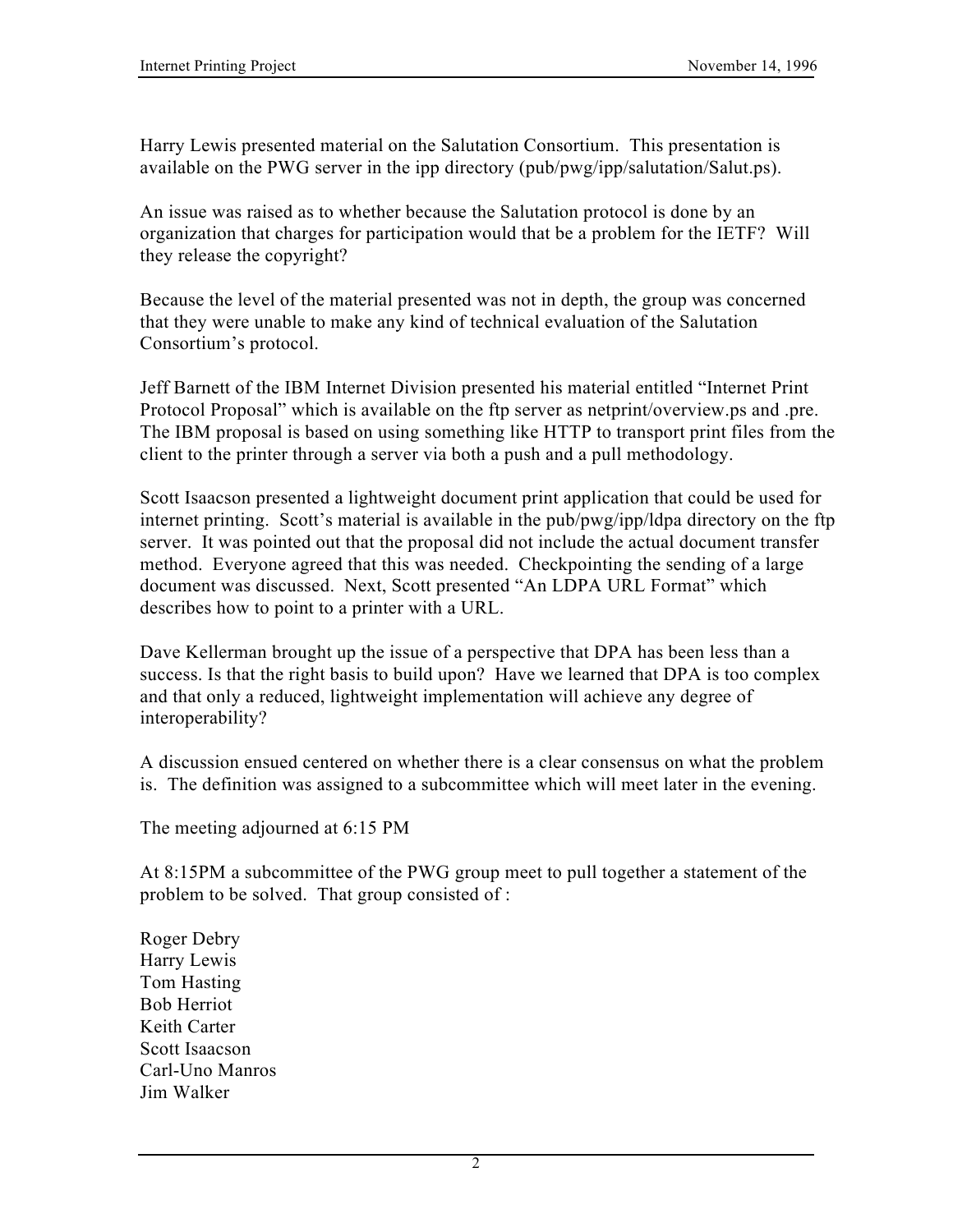Don Wright Rob Whittle

A charter was developed including the subcommittee's statement of the problem and customer wants and needs. Additionally the charter included a schedule. The subcommittee created other small groups to pull together the pieces of the proposal including:

1) The subset of the DPA attributes to be used as job and printer attributes

- 2) Schemas
- 3) Service Location protocol or LDAP mappings

The subcommittee recessed at 10:45 PM.

The meeting resumed at 8:00 AM Friday, November 8th with the whole PWG group present to review the results of the sub-committee.

- Mailing list will be ipp@pwg.org. Information on how to join will be sent to the PWG mailing list.

- Scott Issacson presented the outline of the problems and customer wants and needs for internet printing largely from a user perspective with minimal operator and administrator content. This was the Charter V2.0. Charter V3.0 which includes comments and revisions from the review will be posted by Scott Isaacson to the ftp server by Monday, November 11th.

Carl reviewed the schedule, work plans, etc. to achieve an internet draft before the December IETF meeting. The goal is to have a BOF at the December IETF. Carl will provide the details as they are finalized and we will distribute them to the various mailing lists. The group will drive to be chartered as a working group shortly after the December meeting.

We will use the proposed charter as posted by Scott Isaacson as the charter for the IETF. Novell will assign a person to create a home page and work with Underscore to have it setup on the PWG.ORG machine. Additionally, the "netprint" directory on the ftp server will be renamed to "ipp".

Roger Debry will contact Netscape and Don Wright will contact Microsoft in an attempt to get them to participate in this effort.

A series of telephone conference calls will be held on Wednesdays at 4PM Eastern. The first call will be Wednesday Nov 13th. The phone number for that call is 423-544-0905, access code 114698.

3